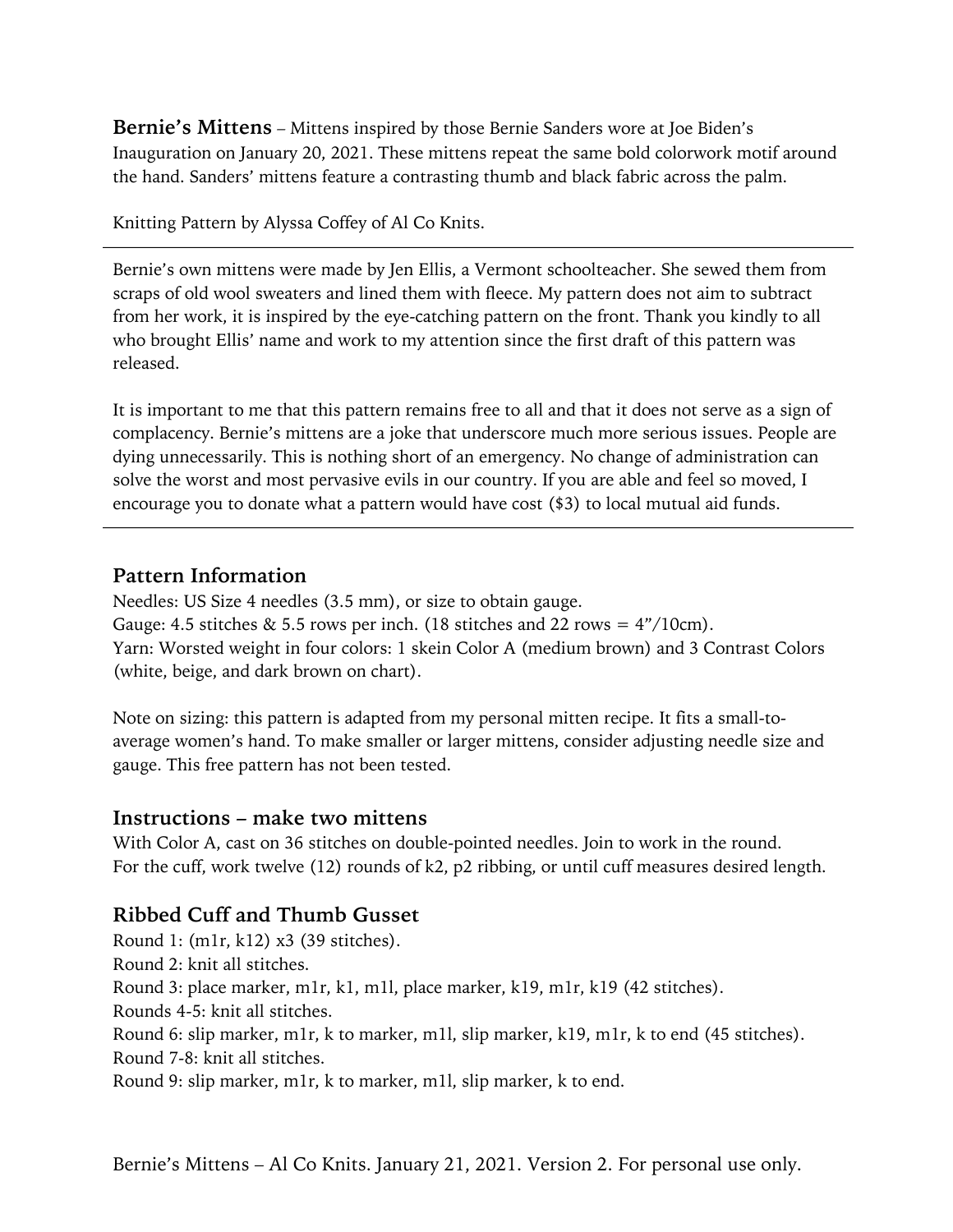Rounds 10-18: repeat Rounds 7-9 three (3) additional times. (53 stitches). There will be 13 sts between markers. Place these sts on hold. 40 sts remain on main needles.

#### **Colorwork**

Follow the chart provided (see Page 3), beginning on Round 1 and working all stitches from right to left. You will work the chart twice on every round.

Rounds 1-26 are worked without decreases. On Round 26, place a marker after 20 stitches. Rounds 27-33 decrease as follows: Round 27: ssk, work until 2 before marker, k2tog. (4 decreases, 36 stitches). Round 28: work chart with no decreases. Rounds 29-33: work decreases as Round 27, knitting intermediate stitches according to chart. Each decrease round subtracts 4 stitches. After Round 33, you will have 16 stitches remaining.

# **Finishing the hand**

Option A: graft both sides together with a darning needle. Option B: work k2tog around, draw tail through 8 remaining stitches.

# **Thumb**

With Color A, place 13 stitches on hold onto main needles. Pick up 2 stitches from the hand. You will have 15 thumb stitches.

Join in the round and work in stockinette for 15 rounds, or until desired thumb length is reached. The fabric should reach just beyond the tip of your thumb.

Next Round: (k2tog, k1) x5. (10 stitches). Final round: k2tog around. (5 stitches). Cut tail and pull through the remaining stitches.

# **Finishing**

Weave in and trim all ends. Soak or spray gently with water to block. Dry flat.

# **Be in Touch!**

www.alcoknits.wordpress.com Email: al.co.knits@gmail.com Ravelry: thisknittedlife • Ravelry Group: Al Co Knits Instagram: @al.co.knits